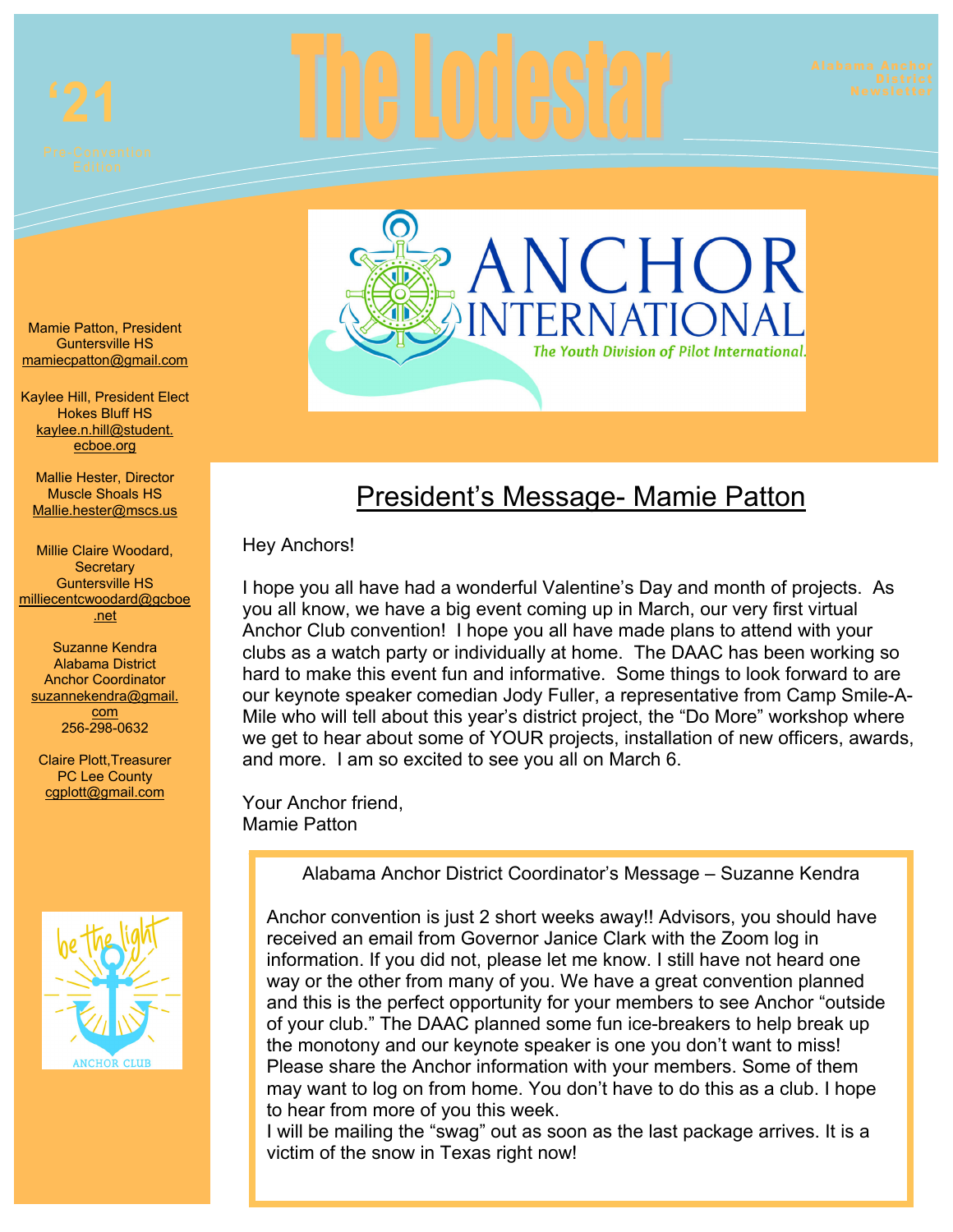# **Do More. Care More. BE More!**

#### **Anchor Club Creed**

 Realizing that in unity there is strength, we, as members of the Anchor Club, are resolved:

 and loyalty; to render service friends, for these, as gleams achievement which lead us to To work together in friendship to our home, school and community, knowing this course will take us over a sea of happiness; to steer our ship of life by the bright stars of Hope and Faith; to follow words of guidance from parents, teachers and Pilot from the Lighthouse of Truth, are words of wisdom; to set full sail through channels of the port of success; and,

misunderstandings and the will cast our Anchor of When our ship of life is tossed by the tempests of angry winds of injustice, we courage, wisdom and trust to hold us fast.



## ANCHOR CONVENTION

Anchor Convention is March 6 at 12:00 p.m. via Zoom! Everyone should have received the link last week. You can start logging on at 11:30. We would like for everyone to be signed in by 11:45 as we will start promptly at 12 noon!

ICE BREAKER – One of our ice breakers will be a Virtual Background Challenge. Prior to the convention, you need to download some backgrounds. The categories are: funniest, most creative, best Anchor and favorite vacation spot.

DO MORE – PROJECT WORKSHOP – Clubs will be called in alphabetical order to present one of your best projects.

AWARDS PRESENTATION – The awards have been judged and mailed back to clubs. Scrapbooks will be judged March 5. An email was sent to all advisors on how this should be handled. Shakers, signs and cheering are encouraged.

OFFICER INSTALLATION – Hokes Bluff Anchor Advisor Sammy Hill will be installing the 2021-2022 Alabama Anchor District Officers.

SPEAKERS – Jody Fuller will be our opening keynote speaker. Chief Operating Officer Kellie Reece from Camp Smile a Mile will also be speaking.

MARKETING - The DAAC will be making videos promoting the convention. These will be posted on our Facebook and NEW Instagram page. Follow us @ alanchorclub!

ANCHOR TRIVIA – Anchor participation fun event!

ROLL CALL- The roll will be called so everyone can celebrate each other. The delegate should answer with how many Anchors, Pilots, Advisors and Chaperones they have participating. Shakers, signs and cheering are encouraged.

30 SECOND DANCE PARTY – To help blood flow to your lower extremities, when you hear music --- jump up and dance! WE HOPE TO SEE SOMEONE FROM EVERY CLUB!!

### ANCHOR INTERNATIONAL DATES TO REMEMBER



Dreams Ahead Scholarship – Deadline March 1 United Nations International Youth Day Essay Contest – Deadline March 1 Pilot International Scholarship – Deadline March 15 Becky Burrows Memorial Scholarship – March 15 Maria Newton Sepia Memorial Scholarship – March 15 Bob King Co-Pilot Memorial Scholarship- Deadline March 15 Anchor Achievement Scholarship – Deadline March 15 KC Anchor Scholarship – Deadline March 15 Advisor of the Year – Deadline April 15 Star Award - Deadline April 15 Project Lifesaver Scholarship - Deadline April 15 Ruby Newhall Scholarship - Deadline April 15 Community Service and Visibility Award - Deadline April 15 Information on these scholarships can be found @ anchorclubintl.org